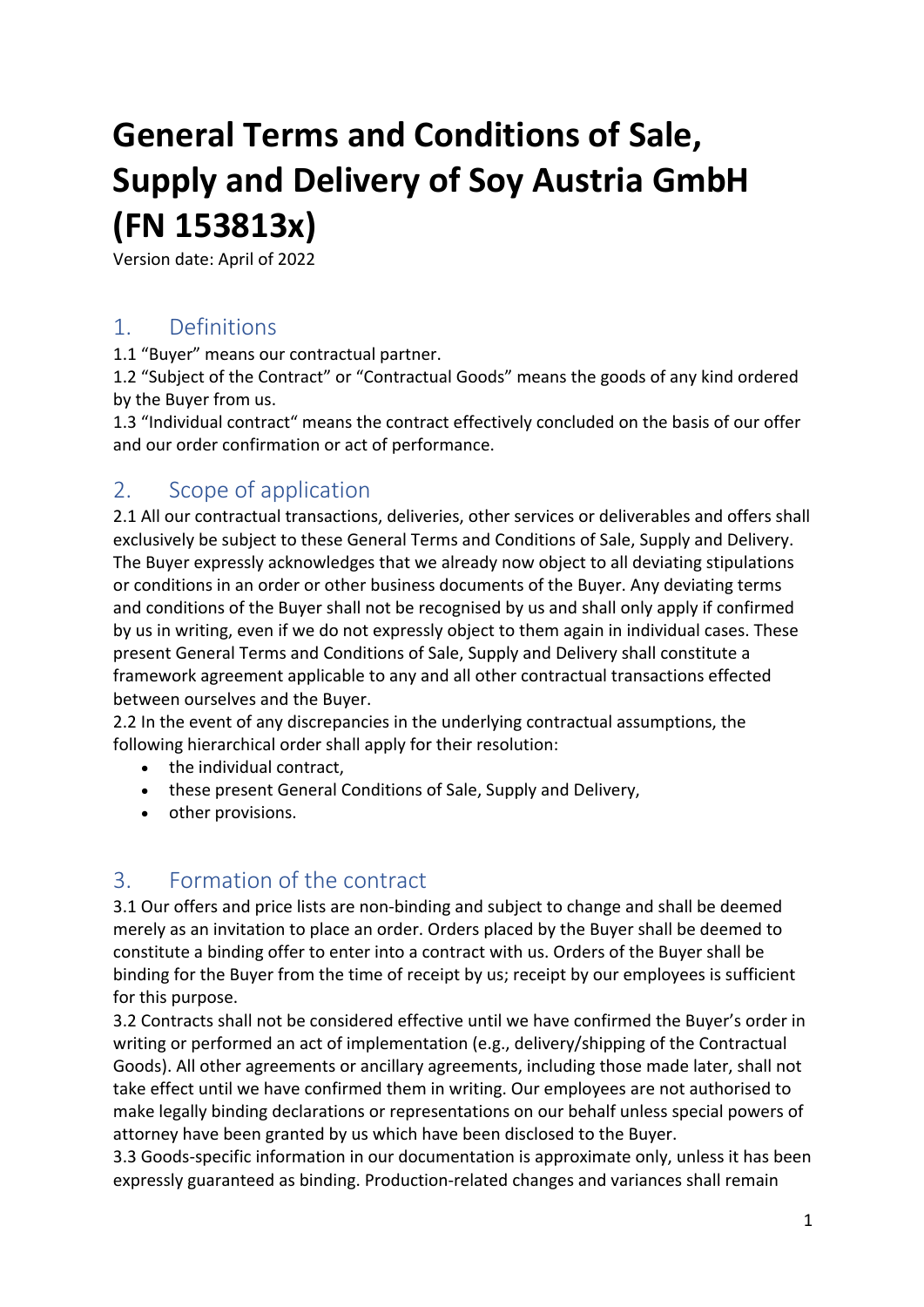reserved in every case. We may correct mere typing and calculating errors in offers, quotes, order confirmations, or invoices at any time.

#### 4. Prices

4.1 All our price quotations are subject to confirmation and are quoted, unless otherwise expressly specified, in Euro (EUR) and net of applicable value added tax. Unless otherwise agreed in writing, cost estimates are made without warranty for their accuracy. 4.2 Any changes in wage costs due to collective agreements or statutory regulations or internal company agreements, as well as changes in other cost centres relevant to the calculation or costs necessary for the provision of our deliverables, such as those for materials, energy, transport, third party work, financing, customs duties, taxes etc. and any costs due to any event of *Force Majeure*, shall entitle us to increase the prices accordingly. The Buyer shall not be entitled to withdraw from the contract on this ground, nor shall he be entitled to assert frustration of contract. Unless otherwise agreed in writing, all prices are understood to be quoted excluding incidental charges.

# 5. Delivery, transfer of risk, disposal costs

5.1 The contractual delivery periods shall only commence upon dispatch of the order confirmation by us. The respective period shall, however, not commence until all of the technical or other information, documentation, down-payments or any other Buyer performance required for us to be able to meet our obligations have been confirmed by us as received at our company in due time.

5.2 The delivery period shall be extended appropriately if, at the Buyer's request, changes in the product specifications and/or design are necessary which require additional deliveries or additional services. Any additional costs arising from this will be borne by the Buyer. 5.3 Agreed delivery dates will be adhered to as far as possible but are not binding. Delays in delivery will entitle the Buyer neither to rescind the contract, nor to assert any claims for warranty, avoidance due to error, or damages. We are entitled to make and invoice partial or early deliveries.

Packaging – including that of partial and/or advance deliveries - will be according to normal trade practice. For deliveries abroad, reference is made to section 6. 5. of these terms of delivery, which also applies to packaging.

5.4 Our deliveries shall be governed by the most recent interpretation of Incoterms. Unless otherwise agreed, delivery times stated are only indicative and shall not be binding. In the event that the delivery time is exceeded, the Buyer shall be entitled to set a grace period and, if this period expires without success, to withdraw from the Individual contract. The Buyer can only obtain compensation for damages if we are responsible for intent or gross negligence.

5.5 Business interruptions and events of *Force Majeure* as well as other events beyond our control, including, but not limited to, delivery delays and the like on the part of our subsuppliers, shall entitle us –excluding any and all legal remedies claims, in particular, warranty, avoidance due to error, or liability claims– to either extend the period accordingly, or to rescind the contract for the portion not yet fulfilled. This shall also apply if the events occur at a time at which we are in default. For all contracts, the ICC Force Majeure Clause (Long Form) 2020 shall be deemed to have been agreed. In addition and specification to this, the (also partial) failure of our operating facilities due to lightning, flood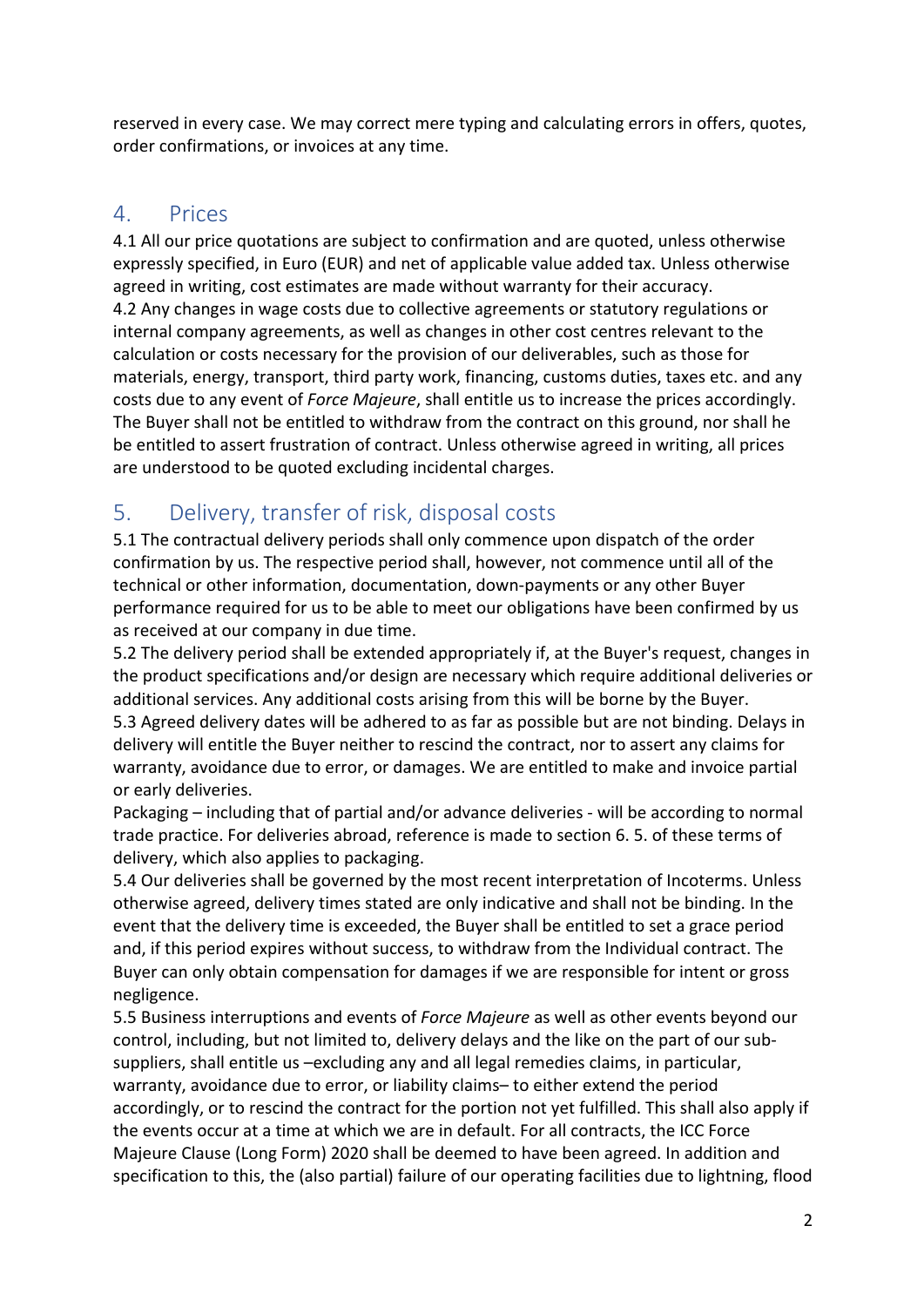or due to an attack on our IT systems (e.g. cyber-attack) is understood as a case of force majeure. Due to the climate change that has persisted for years, events of force majeure that are related to climate change (such as, but not limited to, floods, lightning, storm damage, etc.) are occurring more and more frequently. However, no predictability can be derived from this to our disadvantage. The loss (including partial loss) of energy or other operating resources that are required for our production due to a trade embargo or supply boycott shall constitute an event of force majeure even if the embargo or boycott was foreseeable.

5.6 Where a delivery on call is agreed upon, all of the goods must be called within the agreed contractual period and - if agreed - in compliance with the agreed minimum purchase quantity. Should the Buyer fail to comply with this obligation, we shall be entitled, at our discretion and after a grace period of 2 weeks has been set to no avail, to invoice and send to the Buyer the remaining goods - or, if no goods have been called by the end of the contract term, all of the goods - or to store them at the Buyer's expense or to withdraw from the contract and claim damages in full for the loss we have incurred due to nonperformance, but no less than 15 % of the invoice value.

5.7 Should the goods delivered by us have to be disposed of for whatever reason and wherever, the costs for this disposal shall be borne by the Buyer, unless the necessity for disposal was culpably caused by us. The burden of proof for a fault on our part shall in any case lie with Buyer.

### 6. Terms of payment, default, prohibition of set-off, international deliveries

6.1 We shall be entitled to send our invoices by electronic means. The Buyer hereby expressly declares that he agrees to this form of transmission. Unless otherwise agreed, our invoices –including partial invoices– are due and payable 14 days from invoice date net, free of any deductions for fees, charges or other deductions such as for discounts. Payments will only be accepted in the form of electronic bank transfer, payment in cash requires our written consent. Unless otherwise agreed in writing or required by law, any retention to secure warranty claims will not be accepted and shall be deemed as payment arrears. Bills of exchange or cheques will be accepted only by special agreement. We reserve the right to credit incoming payments at our discretion to any of several receivables.

6.2 In the event that the Buyer defaults on payment, we shall be exempted from all further performance and delivery obligations and shall be entitled to withhold any outstanding deliveries or performance, or to demand advance payments or guarantees. In addition, the Buyer must, regardless of where the fault may lie, pay default interest in the amount of 1 % per month; here, we shall be entitled to claim any bank interest exceeding this rate, to the customary extent. Furthermore, the Buyer shall reimburse us for all costs incurred for reminders and collections. To the extent that we send a reminder, the Buyer undertakes to pay an amount of €20.00 per reminder.

6.3 If, once the contract has taken effect, a significant deterioration of the Buyer's financial situation occurs, or if circumstances become known that are, in our opinion, likely to diminish the Buyer's creditworthiness, any and all receivables will become due and payable immediately. In this case, further deliveries will only be performed against payment in advance.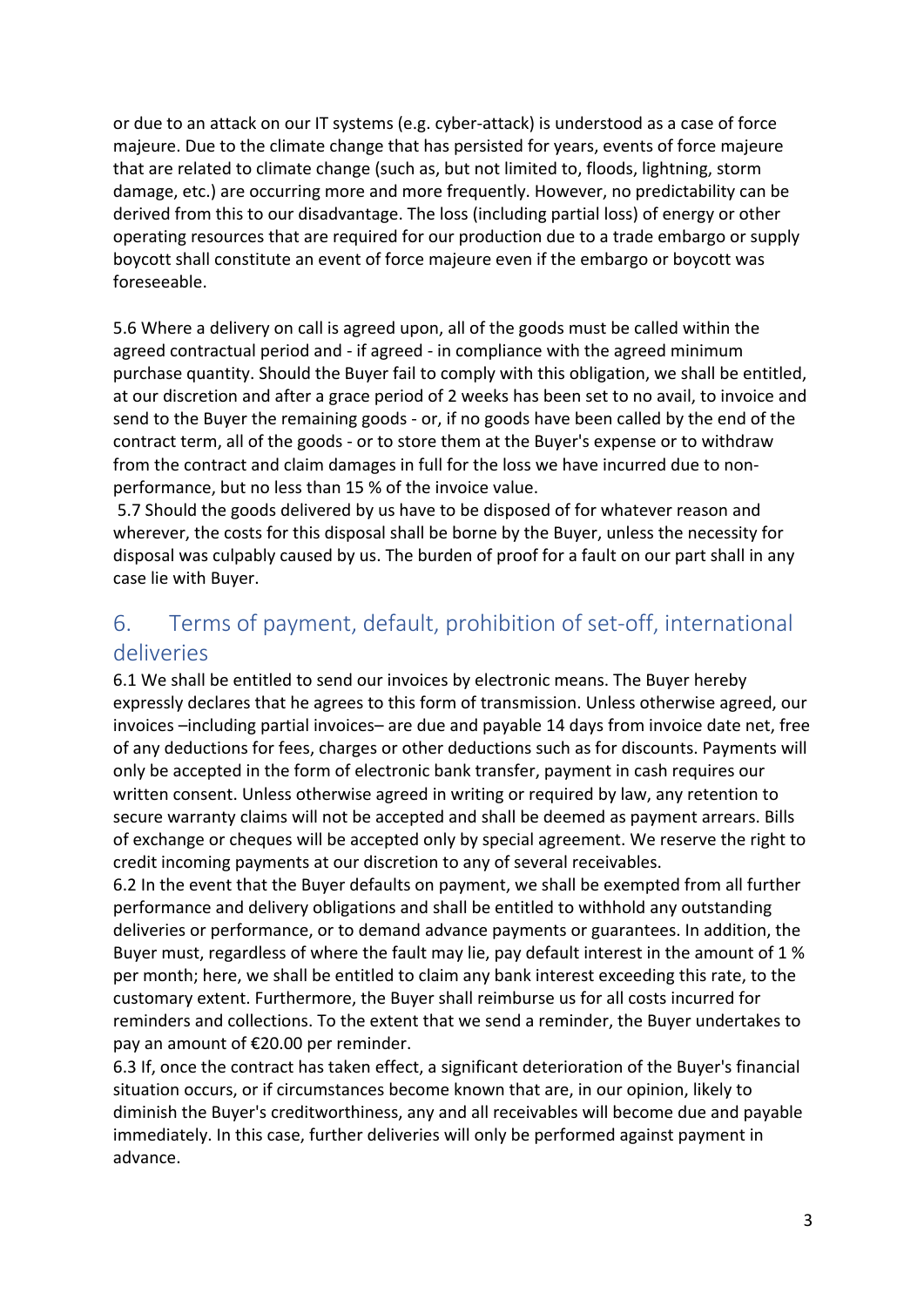6.4 Withholding or offset on the part of the Buyer based on counterclaims of whatever kind shall be excluded.

6.5 For export transactions, it is exclusively the Buyer's responsibility to ensure, at his expense, that the necessary export, import, customs and other permits and the like are obtained and maintained. Unless otherwise agreed, we are not granting any warranty or guarantee whatsoever that the import of the Contractual Goods to the country of destination will be permitted. In the event of an EXW-FCA delivery, the Buyer shall return any and all export, import and customs documents and the like to us in scanned or other electronic form; otherwise, the Buyer shall be obliged to pay any value added tax due. Furthermore, for international deliveries, the opening of an irrevocable letter of credit at a bank to be named by us, which is to be used upon presentation of the shipping documents or of the freight forwarder's certificate of receipt, is a prerequisite for our delivery. The costs of opening and processing such a payment transaction shall be borne in equal parts by us and the Buyer, unless otherwise agreed in writing.

# 7. Retention of ownership

7.1 We reserve the right of ownership in all Contractual Goods or parts thereof delivered by us until the purchase price including interest and ancillary fees, for whatever legal reason, have been fully paid. If an order consists of several partial deliveries, this shall be deemed to constitute one single order and the retention of ownership of all delivered goods shall remain in force until all receivables accrued from this transaction have been fully paid. The assertion of reservation of ownership shall, unless we rescind the contract – which we are entitled to do unilaterally –, generally not be deemed to constitute a rescission of the contract and will not annul the Buyer's obligations; in particular, to pay the compensation. 7.2 The Buyer may transfer his expectant right (*Anwartschaftsrecht*) to the Contractual Goods that are subject to our retention of ownership (the "Reserved Contractual Goods") in the course of his business but shall not be entitled to pledge or assign the Reserved Contractual Goods by way of security. This right of the Buyer may be revoked by us at any time.

7.3 The Buyer must promptly notify us of any attachment or other impairment of our property by third parties. The Buyer shall be obliged to bear the costs and measures to remedy such intervention, in particular for judicial proceedings and the like.

7.4 All claims arising from the sale of goods to which we have title are here and now assigned by the Buyer to us for securing and satisfying our claims. We hereby accept the aforesaid assignment. The Buyer is obliged to promptly make names and addresses of its buyers, the existence and amount of the receivables resulting from the sale verifiably known to us and to notify each of its buyers of the cession of the receivables. In addition, the Buyer is obliged to highlight the cession of such receivables to us in his business accounts in a suitable manner. We are entitled at any time to notify the Buyer's buyer of the cession. Any cession fees shall be borne by the Buyer. To the extent that our overall claim is secured by assignment in excess of 125 % without any doubt, the excess of the outstanding receivables shall be released by us upon request of the Buyer.

7.5 The retention of ownership also extends to the products generated by processing. If, along with the Reserved Contractual Goods, the processed product contains only such items that either belong to the Buyer or have only been delivered under ordinary retention of title (*einfacher Eigentumsvorbehalt*), the assignment shall apply to the entire purchase price claim. In the event of a coincidence of advance assignments to several suppliers, we are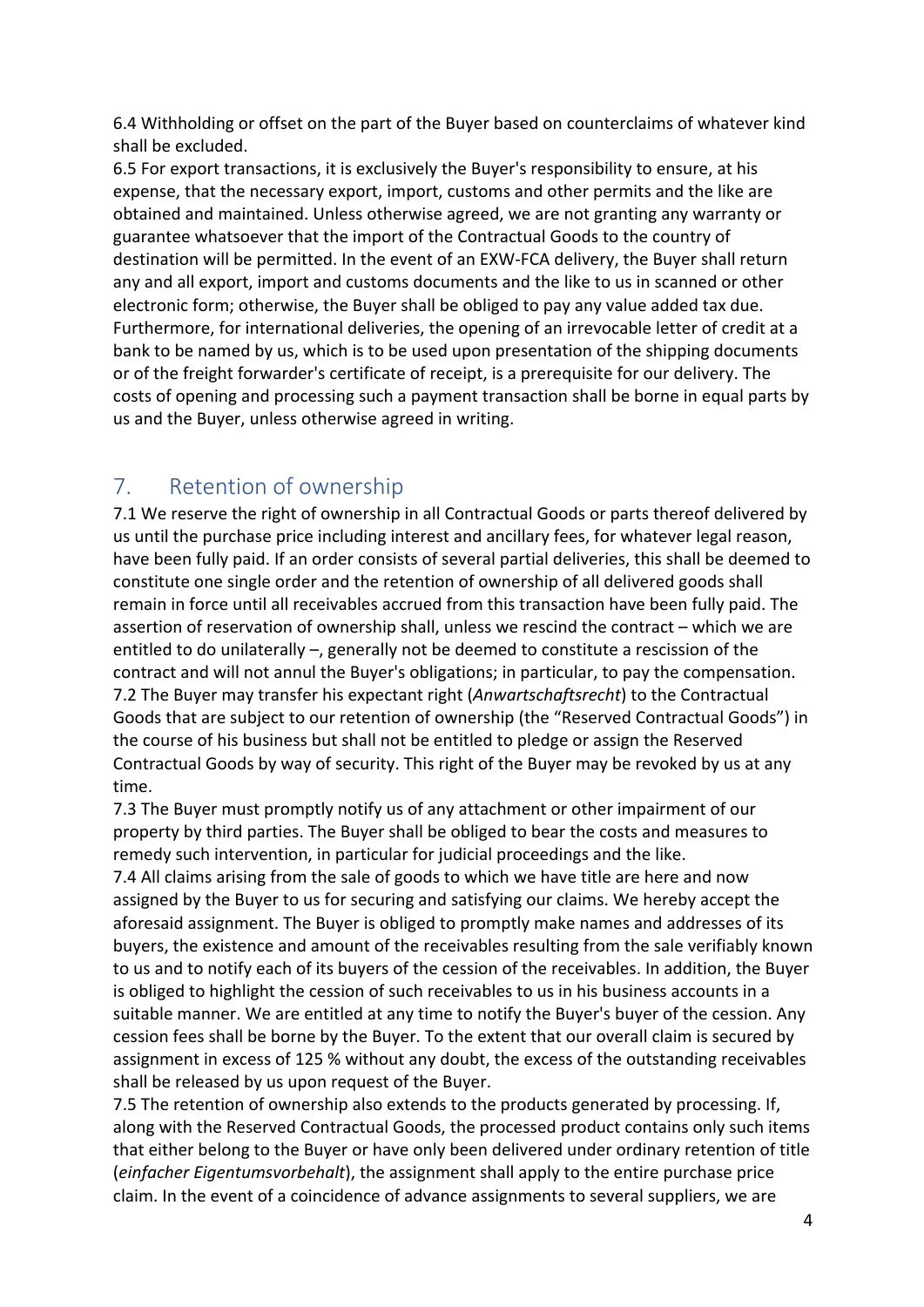entitled to the fraction of the purchase price claim which corresponds to the ratio of the invoice value of our Reserved Contractual Goods to the invoice value of the other processed items. In the event of processing with goods still owned by third parties, we shall acquire coownership of the new product in proportion of the invoice value of our goods to the invoice value of the goods owned by third parties. The Buyer shall be obliged to bind his customers to this legal consequence. We hereby accept the aforesaid assignment. Should the reservation of ownership expire due to circumstances of whatever kind, the ownership of the new products shall be transferred to us upon processing; we hereby accept this transfer of title. In this case, the Buyer shall remain the custodian of the new product free of charge. 7.6 The Buyer here and now assigns all amounts received from the cash sales of goods to which we have title, to us and this assignment is made up to the amount of the receivable which we have against the Buyer from the associated delivery of such goods. We hereby instruct the Buyer to segregate such amounts and to hold them on behalf of us. 7.7 Should the Buyer not meet its obligations or default on its payments, the entire remaining amount owed shall become payable immediately, even if bills of exchange have a longer term. In this case, we shall be entitled to promptly request the return of the Contractual Goods, excluding any right to hold back. After taking back the Contractual Goods, we may – at our discretion – either sell the Contractual Goods and credit the resulting proceeds minus a 20 % resale fee to Buyer's remaining payables, or take the Contractual Goods back at the invoice price minus any impairments, and to invoice the Buyer for rent at market price for the time the Buyer was in possession of the delivered Contractual Goods.

#### 8. Warranty, damages, product liability

8.1 Notifications of defects must be made by the Buyer promptly, in writing with an exact description of the defect and photographs and no later than eight calendar days after receipt of delivery and prior to any processing or machining, otherwise any warranty claims and/or claims for damages and/or avoidance on grounds of error shall be excluded. Any assertion of a claim for a defect shall, however, not entitle the Buyer to refuse acceptance of the Contractual Goods and/or to withhold invoice amounts or parts thereof.

8.2 For any defects which could not be ascertained at the time of acceptance of delivery, the warranty period shall be six months from the delivery date and such period shall neither be extended nor interrupted by any attempts to remedy the defect and the warranty period also applies to partial deliveries. Any claims with respect to such defects must be asserted in writing and within four calendar days from the detection of the defect, otherwise any warranty claims and/or claims for damages and/or avoidance on grounds of error shall be excluded. Any assertion of a claim for a defect shall, however, not entitle the Buyer to withhold invoice amounts or parts thereof.

8.3. Variances between ordered and delivered Contractual Goods, such as wrong dimensions or wrong goods (*aliud* delivery) must be asserted in writing within four days from delivery and before any transfer, machining or processing. This shall also apply in the event that approval of the goods by the Buyer cannot be expected. Otherwise, the Contractual Goods will be considered approved and cannot be taken back or exchanged by us.

8.4 Our advice, whether provided orally or in writing, is non-binding and does not absolve our Buyers from their own inspection of the Contractual Goods' suitability for the intended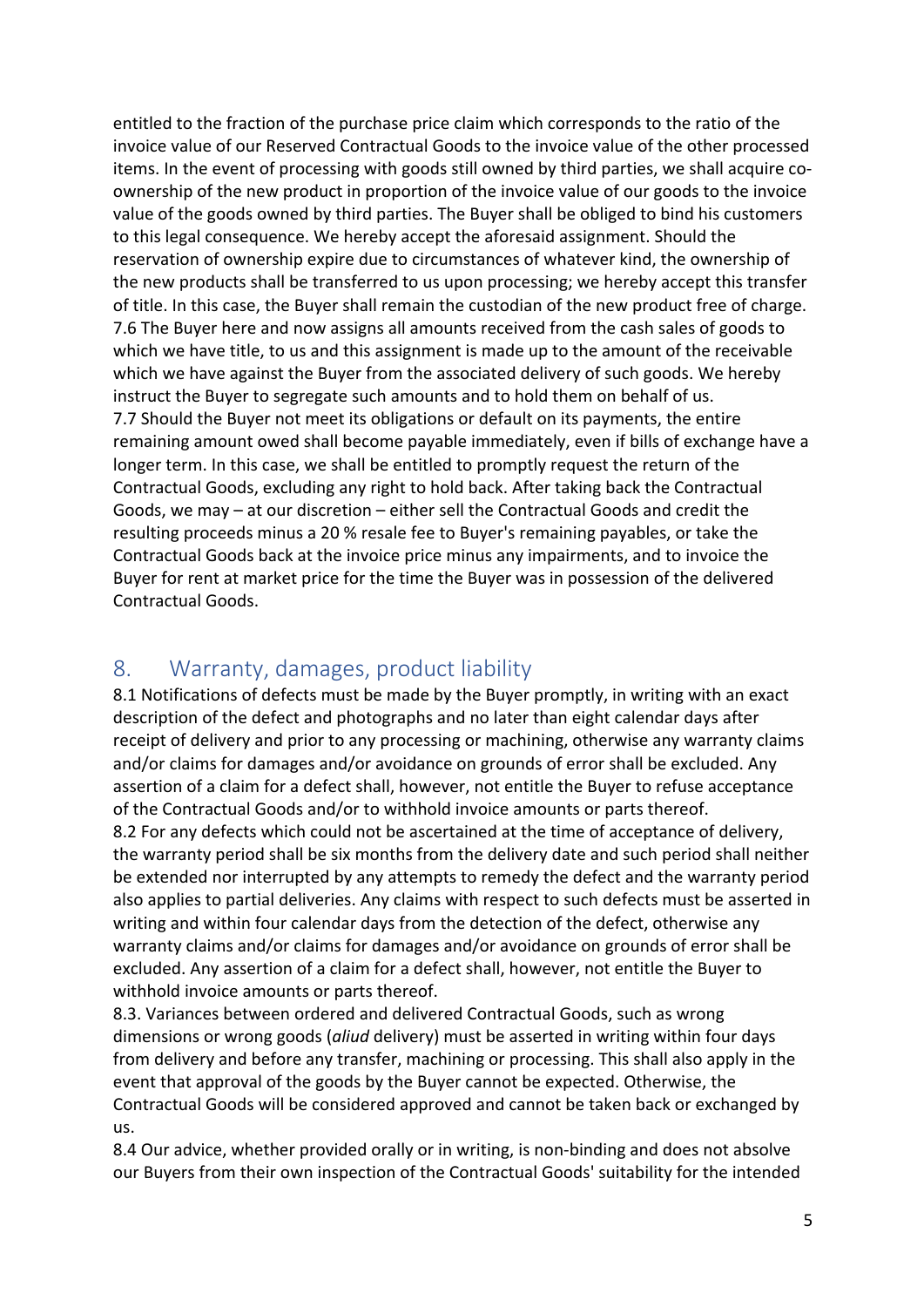purpose. In case of follow-up deliveries we will not assume any warranty for an exact conformity with the initial delivery.

8.5 The Buyer shall always be obliged to provide a proof that the delivered Contractual Goods were defective at the time of the handover and the legal presumption of section 924 ABGB (Austrian Civil Code) shall be excluded.

8.6 For those Contractual Goods that we have sourced on our part from suppliers, we will only provide a warranty within the scope of warranty claims owed to us by the supplier. 8.7 For the Contractual Goods delivered by us, we will only warrant that they have the properties usually assumed for such goods on the market. For properties beyond this, in particular properties mentioned in public statements such as advertising and the information enclosed with the Contractual Goods, we only provide a warranty if these properties have been assured by us in writing when the order was placed.

8.8 The warranty will become void if the Buyer himself or third parties perform modifications on the delivered Contractual Goods without our written consent, including in particular any repackaging of the Contractual Goods.

8.9 Where we sell Contractual Goods on the basis of samples/specimens, the properties of such samples/specimens are not warranted; such description of the Contractual Goods shall be deemed to be non-binding. The same applies to analyses unless certain values are expressly warranted.

8.10 Unless otherwise agreed by a special agreement, the place of performance for our services to be performed from the warranty title is the location of our company's registered office. Should the Buyer fail to provide us, at our request, with the opportunity to examine his complaint in respect of a defect, in particular if he fails to promptly make the goods which are subject to complaint or samples thereof available to us at his expense, any and all warranty claims and/or claims for damages shall be excluded.

8.11 We may choose whether we will satisfy the warranty claims by means of replacement, rectification, price reduction, or contract rescission.

8.12 The assignment of warranty claims and claims for damages or the like is prohibited, except for pure financial claims. The right to recourse provided for in section 933 b ABGB shall be excluded.

8.13 Our liability for any damages suffered by the Buyer due to business transactions with us shall generally be limited to the value of the purchase order placed with us and restricted to damages resulting from gross misconduct on our part or on part of our agents. This limitation of liability shall not apply to claims relating to personal injury, where we shall be liable also in the event of slight or ordinary negligence. Any compensation by us for consequential damages, pure economic losses, loss of profits, and damages resulting from third party claims shall be excluded. Claims for damage compensation shall become timebarred after six months from delivery of the Contractual Goods.

8.14 Any and all instructions that are given in directions for use, manuals or other product information shall be strictly followed by the Buyer in order to prevent any damage. We expressly warn against any use beyond the defined areas of application.

8.15 In the event that our Buyer should be held liable on the grounds of the Austrian Product Liability Act (*PHG*, *Produkthaftungsgesetz*), the Buyer expressly agrees to waive the right to recourse within the meaning of section 12 PHG.

8.16 In the event that the Buyer places the goods delivered by us on a market outside the European Economic Area, the Buyer undertakes and agrees to exclude the liability for damages under the Austrian Product Liability Act towards his customers provided that this is possible under the law applicable or agreed between him and his customer. In such case or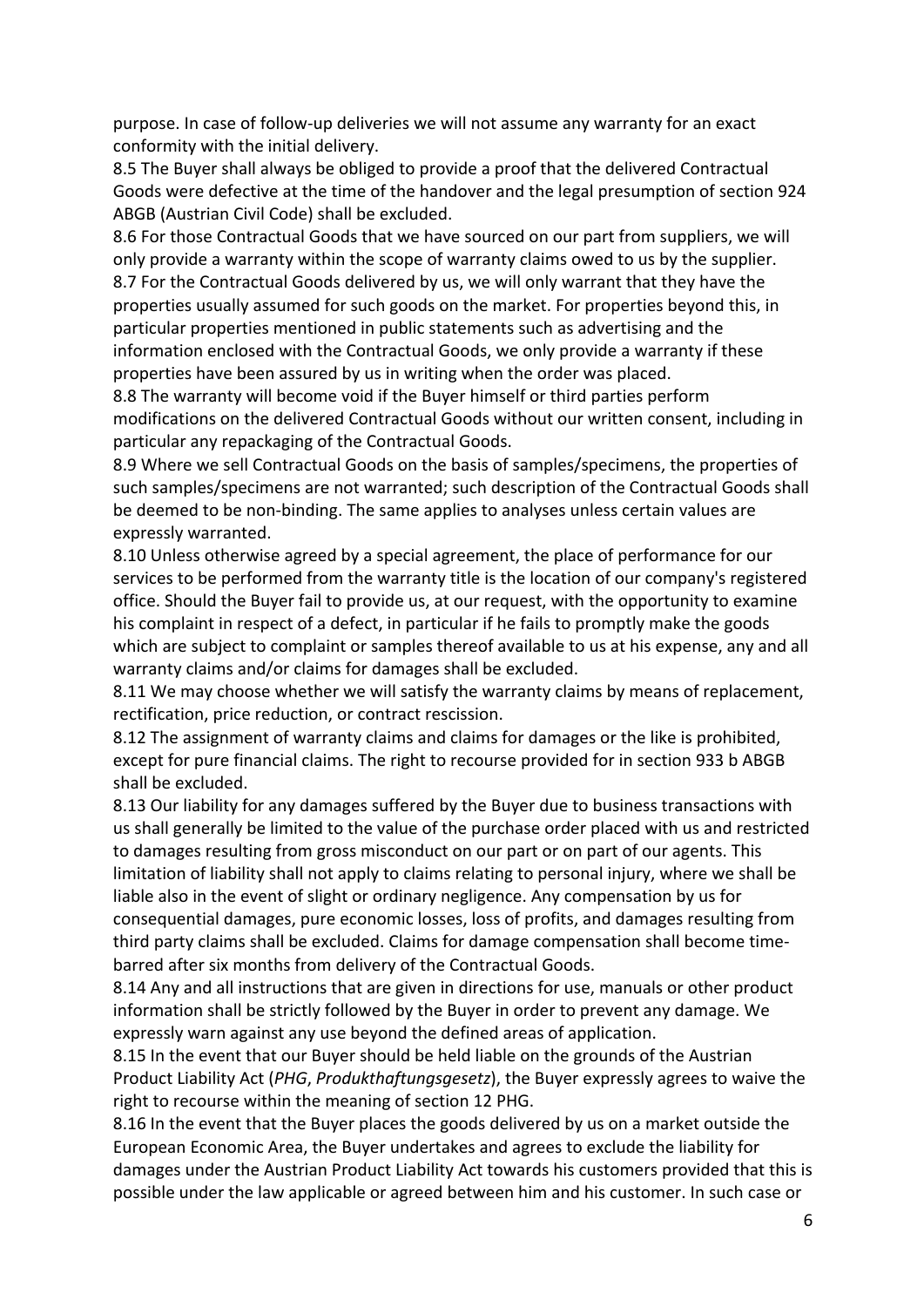in the event that the Buyer should fail to meet this obligation to exclude the product liability, the Buyer shall be obliged to indemnify and hold us harmless in respect to any claims asserted by third parties on the grounds of product liability. The Buyer undertakes and agrees to take out adequate product liability insurance for this purpose and to submit the policy to us upon request.

# 9. Amendment of the agreement, Withdrawal from the agreement

9.1 Should unforeseen events occur, which substantially alter the economic significance or the nature of the deliverables or significantly affect our operations, or should it subsequently become evident that it is impossible to perform, the contract shall be amended appropriately. If this is not economically justifiable, we shall be entitled to withdraw from the contract or parts thereof. If we want to make use of this right of withdrawal, we must inform the Buyer immediately after becoming aware of the consequences of the event, even if an extension of the delivery period was initially agreed with the Buyer.

9.2 In the event of default of acceptance or other important reasons, such as default of payment by the Buyer, we shall, without prejudice to other claims of any kind, be entitled to immediately withdraw from the contract after having granted a 14-days grace period. Such rescission shall have legal effect upon our unilateral declaration of withdrawal from the contract.

# 10. Data privacy, Confidentiality

The Buyer hereby expressly consents that also personal data contained in the contract will be stored and electronically processed by us in performance of this contract. With regard to legal data protection provisions, we refer to the link "Data Protection" which can be accessed separately on our website.

# 11. Applicable law and jurisdiction

11.1. All contractual transactions, including without limitation those that are subject to these present General Conditions of Sale, Supply and Delivery, shall be governed exclusively by Austrian substantive law, with the exception, however, of its conflict of law rules, in particular those of Private International Law, insofar as such rules provide for the application of foreign law. Where Austrian law provides for cases that involve foreign countries the application of special international substantive law - such as the UN Convention on Contracts for the International Sale of Goods (CISG) - which are also applicable in Austria, these shall not apply and are hereby explicitly excluded. This shall also apply to matters concerning the formation or interpretation of these General Terms and Conditions of Sale, Supply and Delivery and the contract. The trade practice rules (*Usancen*) of the Vienna Stock Exchange for Agricultural Products shall apply.

11.2. All disputes or claims arising out or in connection with this Agreement, including disputes regarding its validity, breach, violation, rescission or nullity, shall be finally settled under the Rules of Arbitration of the Vienna Stock Exchange for Agricultural Products in the version in force at the time of the commencement of the arbitration proceedings by an arbitration panel to be appointed in accordance with these Rules.